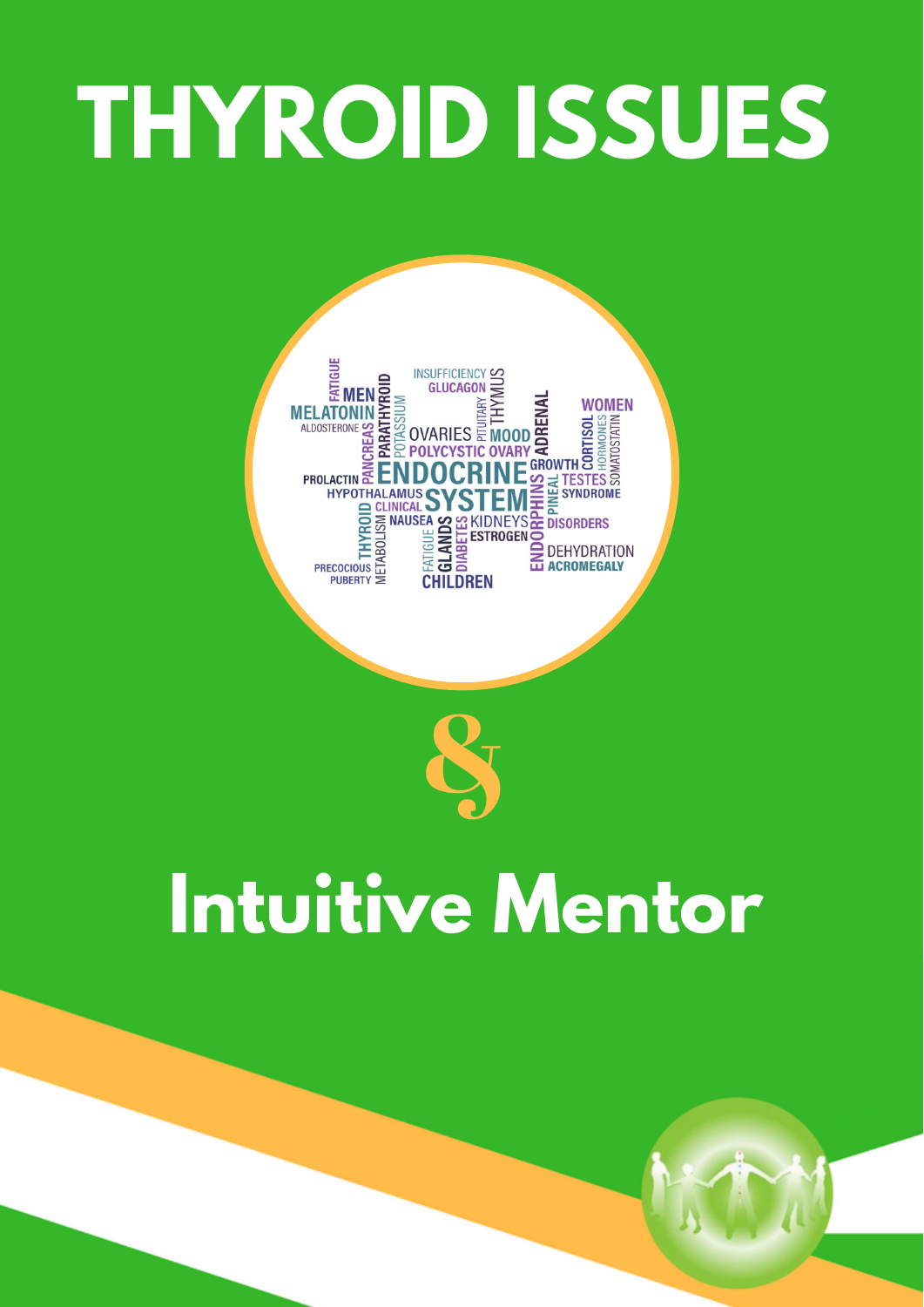## **Thyroid Issues**

Let's talk about thyroid issues. I have been working as an alternative therapist for the last 11 years.

In that time I've seen more than 6000 clients.

The pattern other therapists and I both see is that a thyroid issue is related to us speaking up for ourselves.

There is another level that I have not yet read on the internet or seen written any books, which is the fact that a thyroid issue comes from a system overload.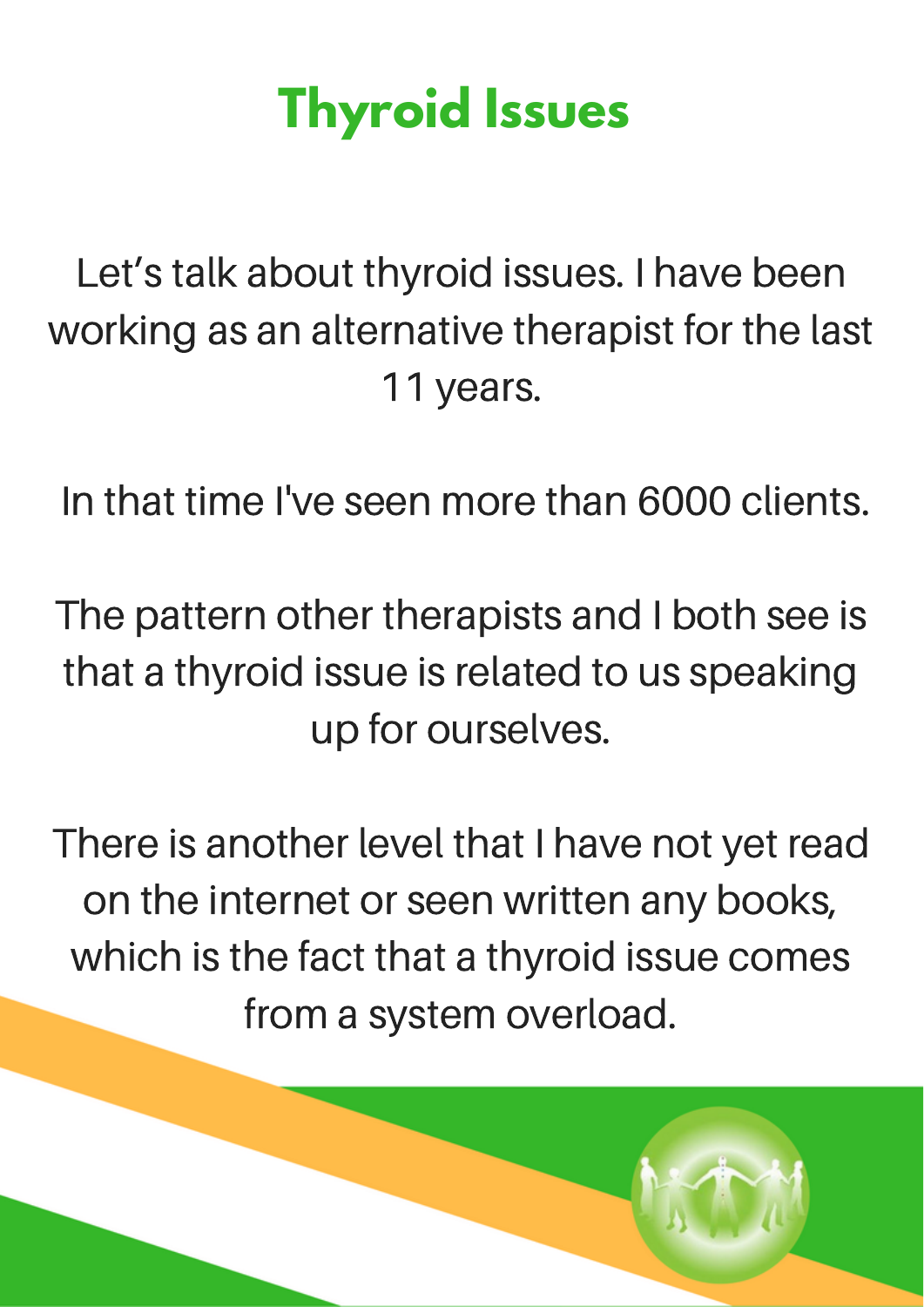If you are overloaded at your workplace, stressed financially, or generally having a hard time.

If you're feeling overloaded in your marriage, or with your children or have been stressed for a long time, when you overload your system your parasympathetic and sympathetic nervous systems are not working as a team.

The sympathetic system is what is primarily working when you're doing something and when you're relaxed your parasympathetic nervous system takes over.

> One is feminine and one is masculine.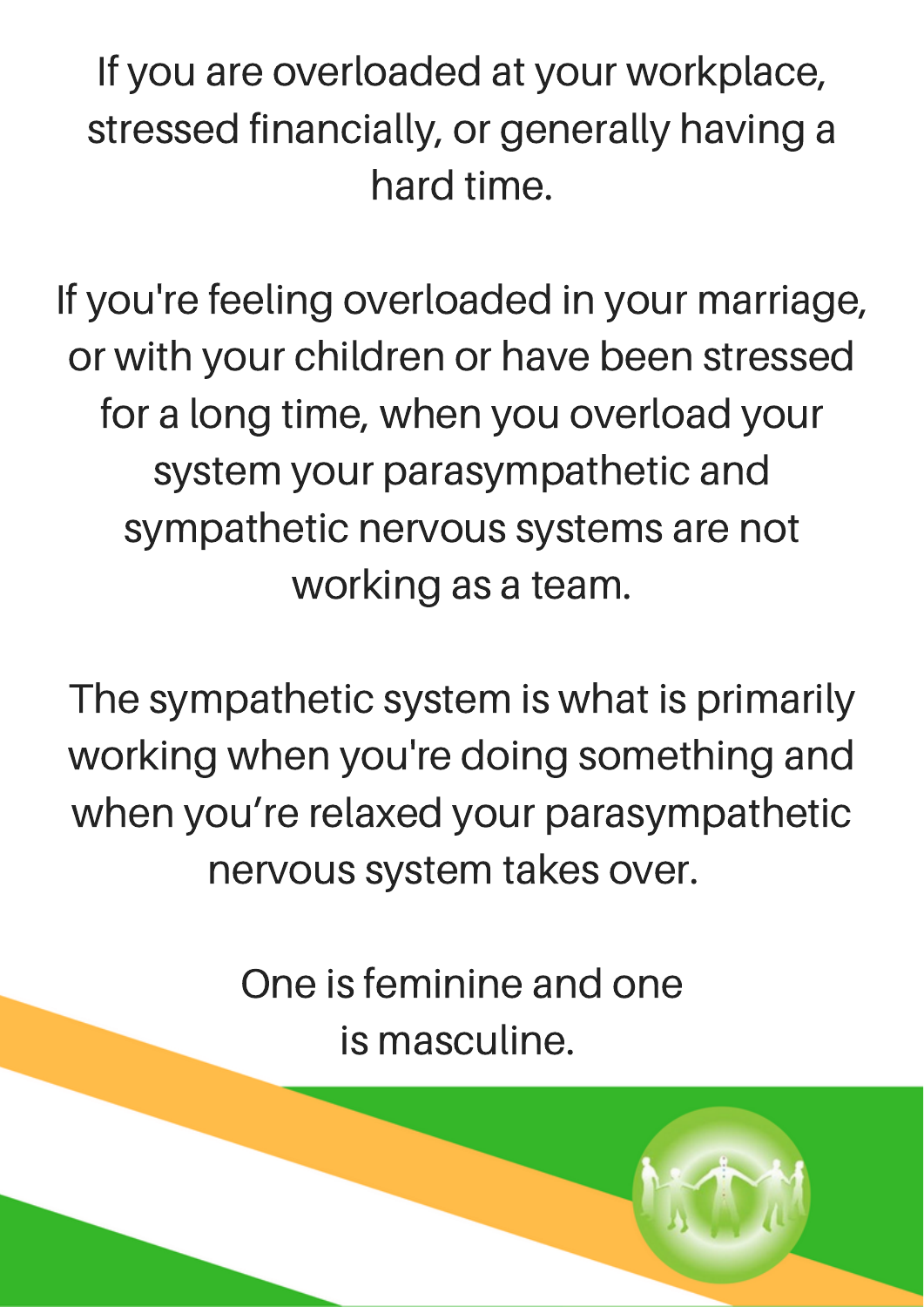Sympathetic is doing and parasympathetic is being.

So when your nervous system is not working, it means the rest of the systems in your body are not working either.

When your system is not flowing and is not in balance, (masculine/feminine, opening/closing) your thyroid gets out of balance too.

Please do not get medicine for your thyroid issues, or get a doctor to remove your thyroid until you read the book, The Medical Medium by Anthony William. It's a great book.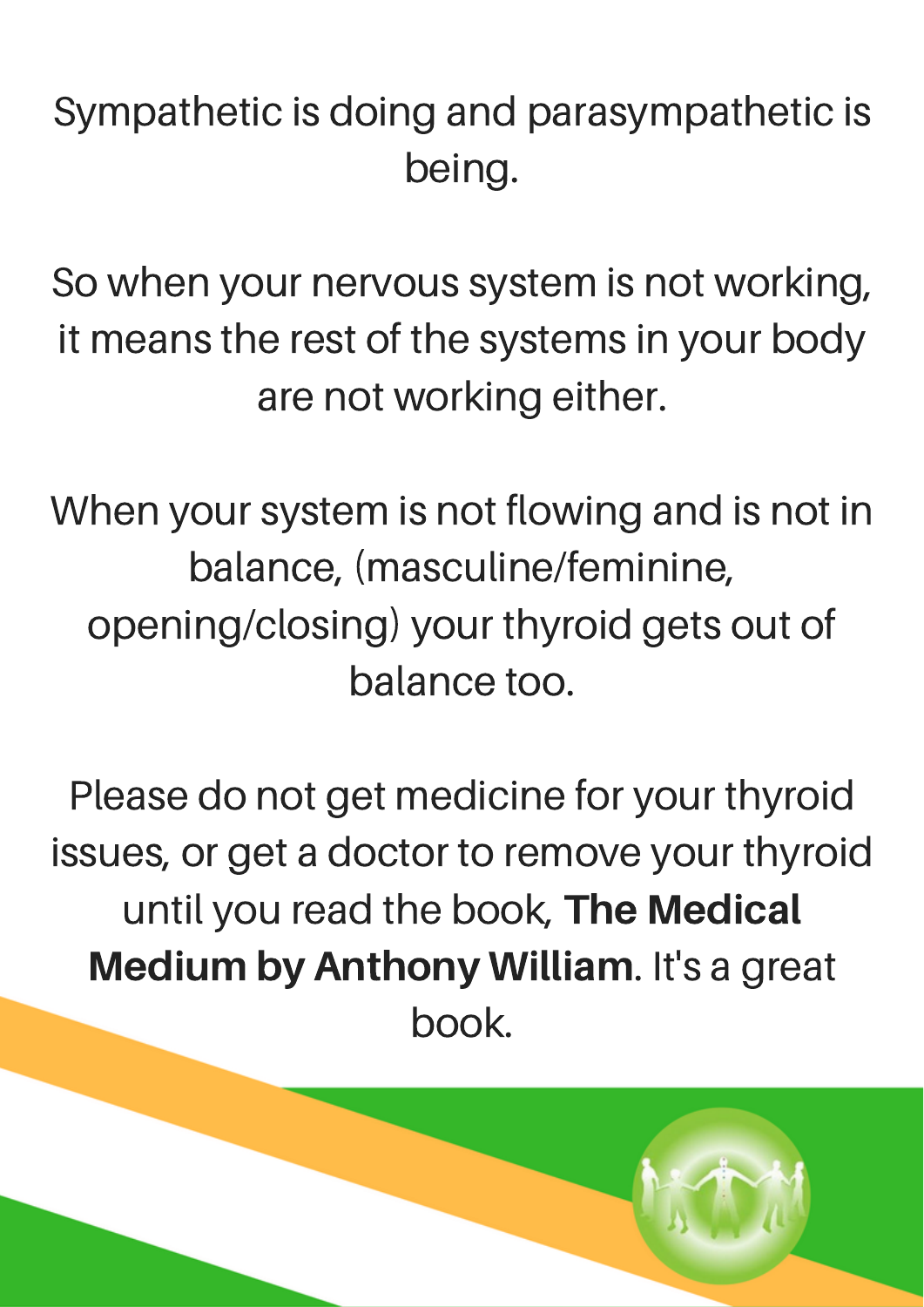He also has a video called pure eating. Take a look at that when you are looking at changing your lifestyle.

Your body is capable of finding and restoring its own balance when it gets the proper help.

This help does not come from traditional medicine as it does not have a high vibration or as a high frequency your body does.

So that's one thing for you to look at.

Eating proper food that can restore your inner balance, pure organic food, which is very much alive, i.e. fruit, greens and vegetables.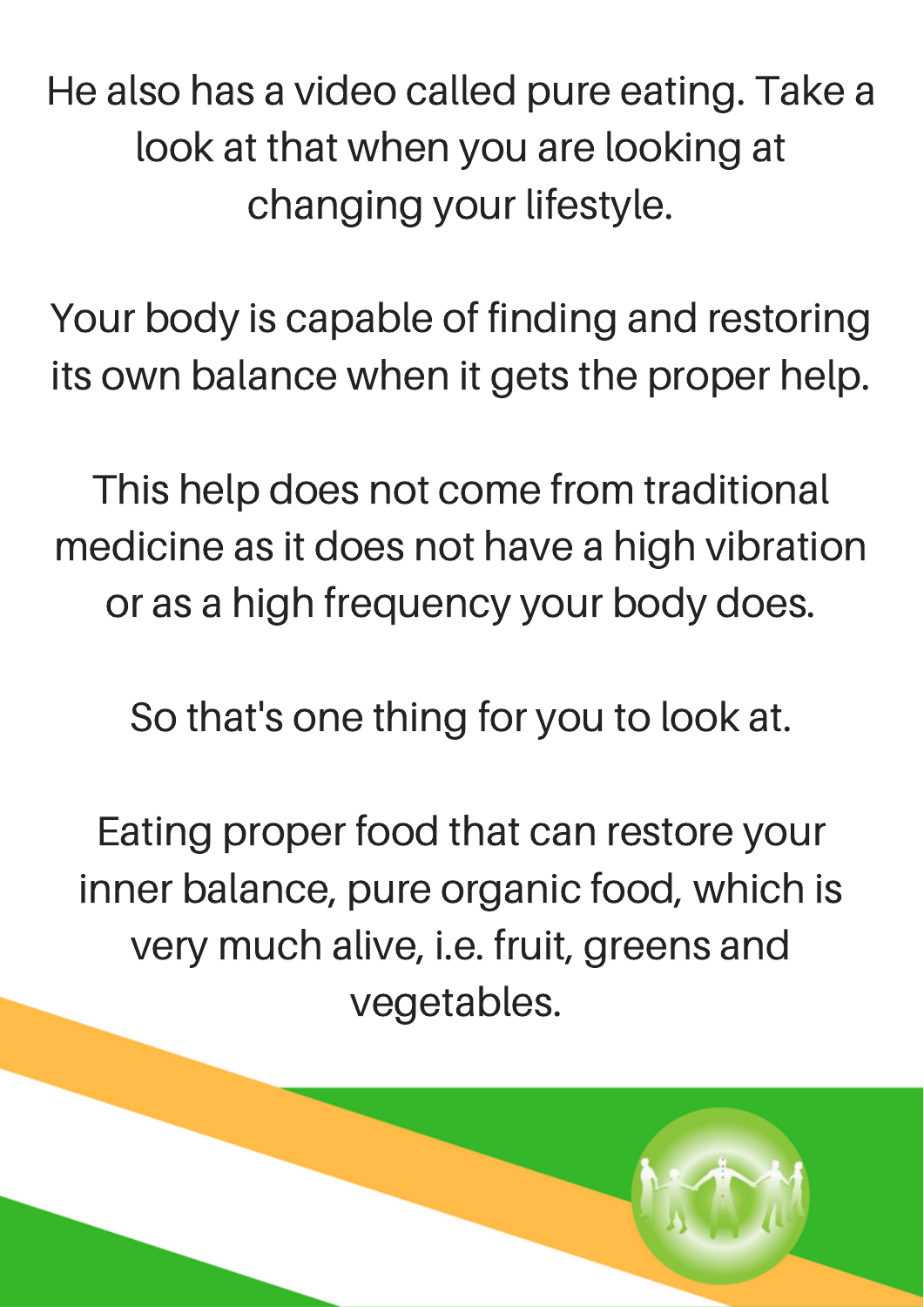Yesterday a friend sent me text sent me saying, "I'm sitting here with one of my friends and she has issues with her thyroid".

I said this to her. "When you have difficulties with your thyroid it is mostly because you're not speaking up for yourself, you're not there for yourself. It's also related to the fact that you say yes, when you want to say no.

For example; what happens when you don't speak up for yourself is; Peter insults you, but you say nothing back and swallow what you want to say. So you swallow your words and the energy literally gets stuck in your throat, in your thyroid.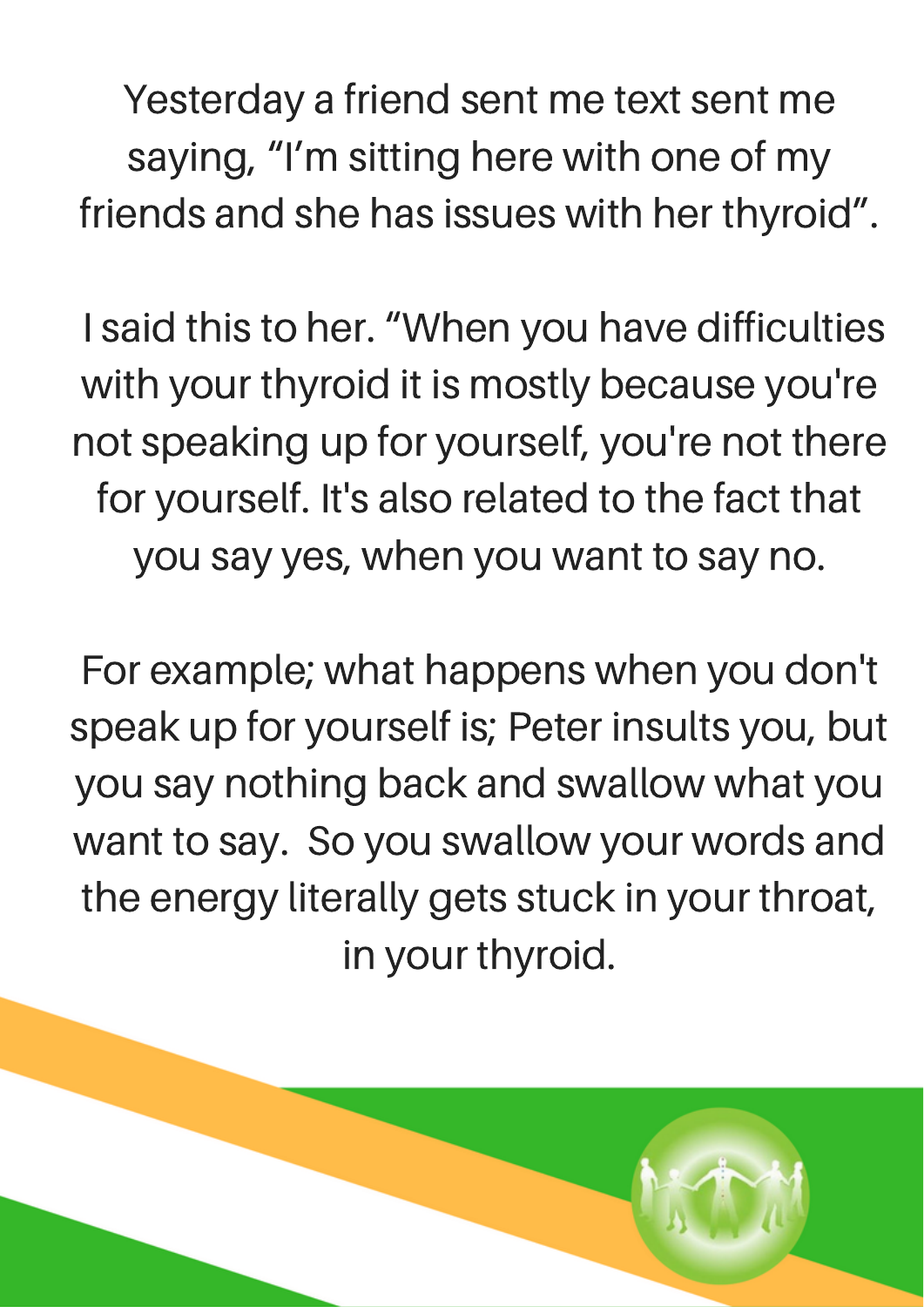Next; Laura speaks down to you and you don't say that it is not okay, so in that action, you swallow another ball of energy.

That energy gets stuck in your throat or in your chest, or in your belly, or in your digestive system and creates an imbalance there.

In doing this, you put a higher pressure on your own system because you create these energy blockages. So what is the best thing to do?

You tell Peter what you want to say. Say, "I do not like you speaking to me like that, so please stop".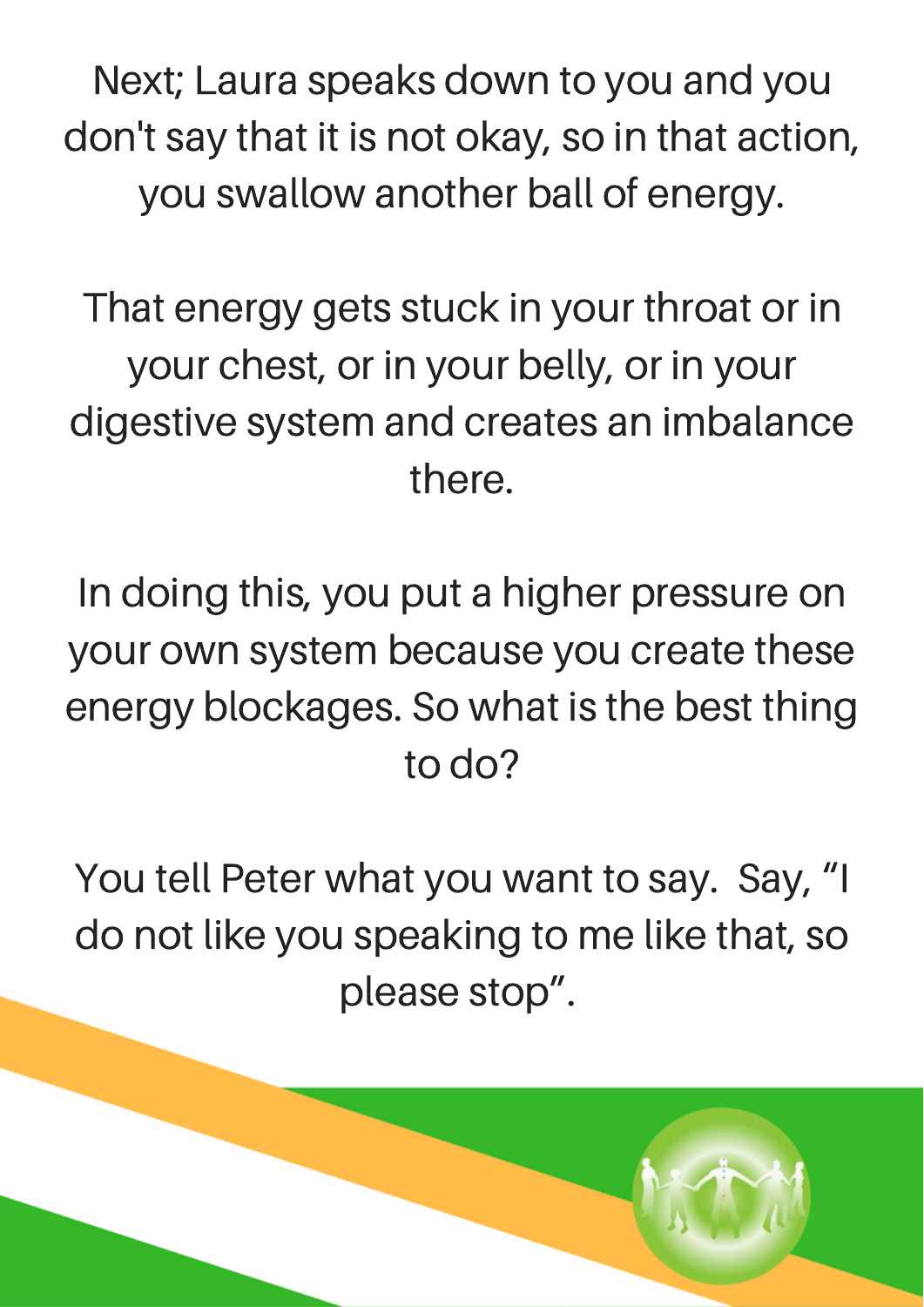When you do that, instead of swallowing the energy, you are transforming it and sending it back. So standing up for yourself is a part of healing, your thyroid.

Another thing is; if you keep being stressed at work, frustrated, stuck or afraid, you keep yourself stuck in this overloaded position or way of living.

When you do this, your hormonal system responds and says, "I can't restore the balance" and you go into a hyper state.

So going back to the lady from yesterday. I gave her 2 pieces of advice.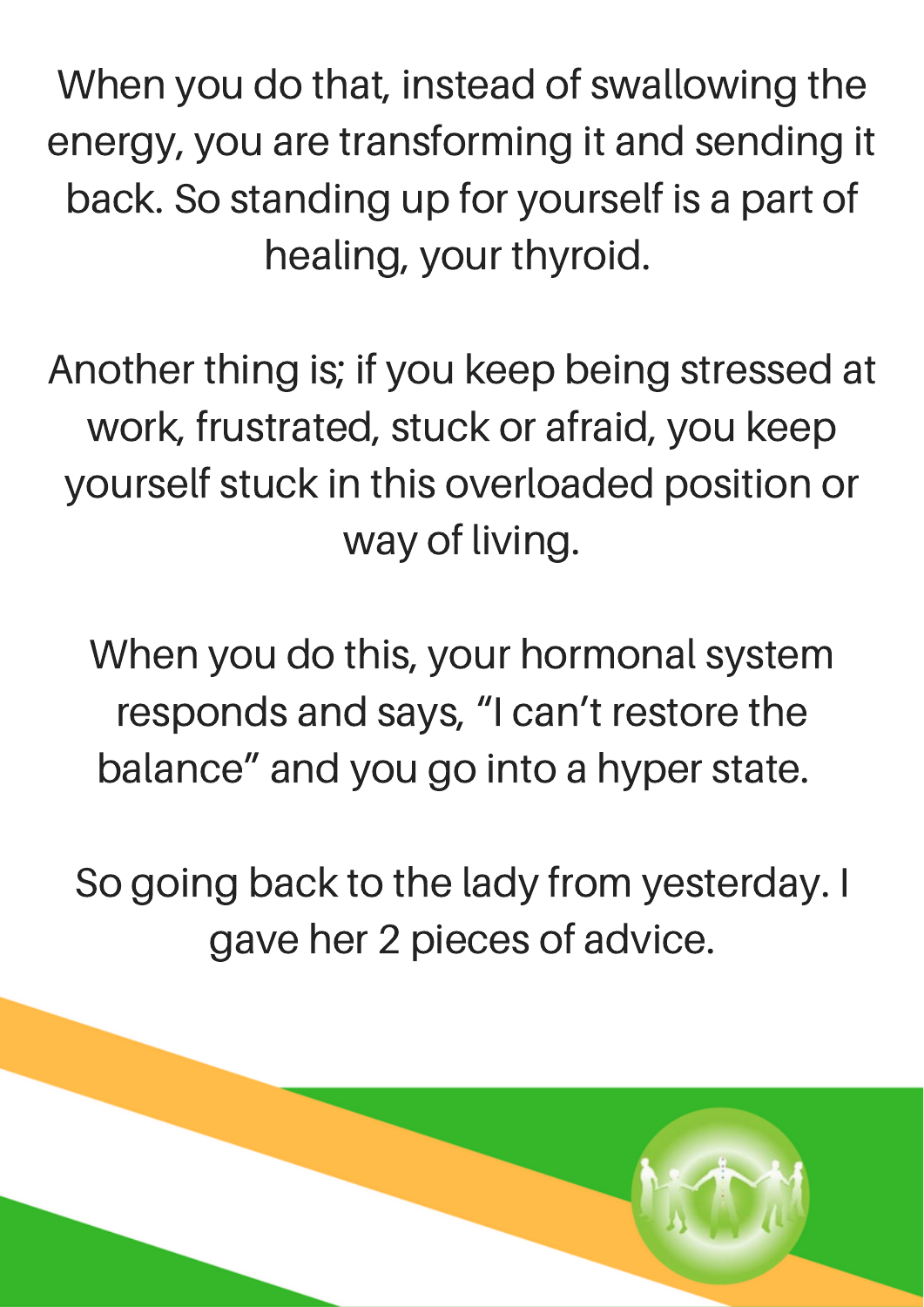1. Stand up for yourself and speak your mind when someone for example, insults you. Say no to others. Say yes to yourself

2. Make sure that you're not keeping yourself stressed and overloaded

When you read the book The Medical Medium by Anthony William you will get many great tips about how you can restore your thyroid.

For example: it gives you tips on how seaweed can help to restore the balance and so much more.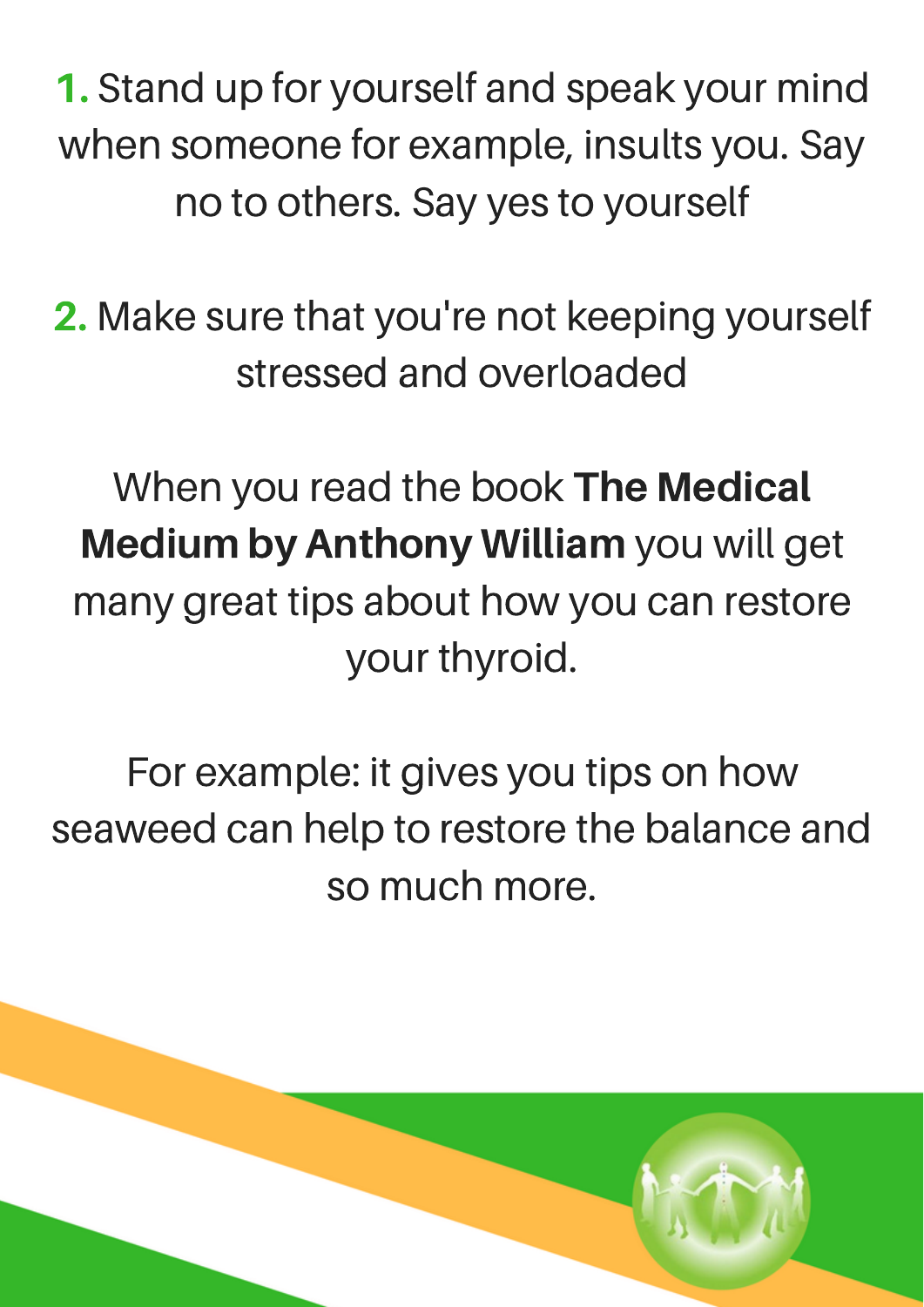### Three Things To Help You Start Healing Your Thyroid

1. Speaking Your Mind

#### 2. Forgiveness. Forgive yourself and forgive others

3. Bring yourself into the feminie so your parasympathetic nervous system can come back into balance

You can't keep running around without looking after your body. You have to take good care of yourself.